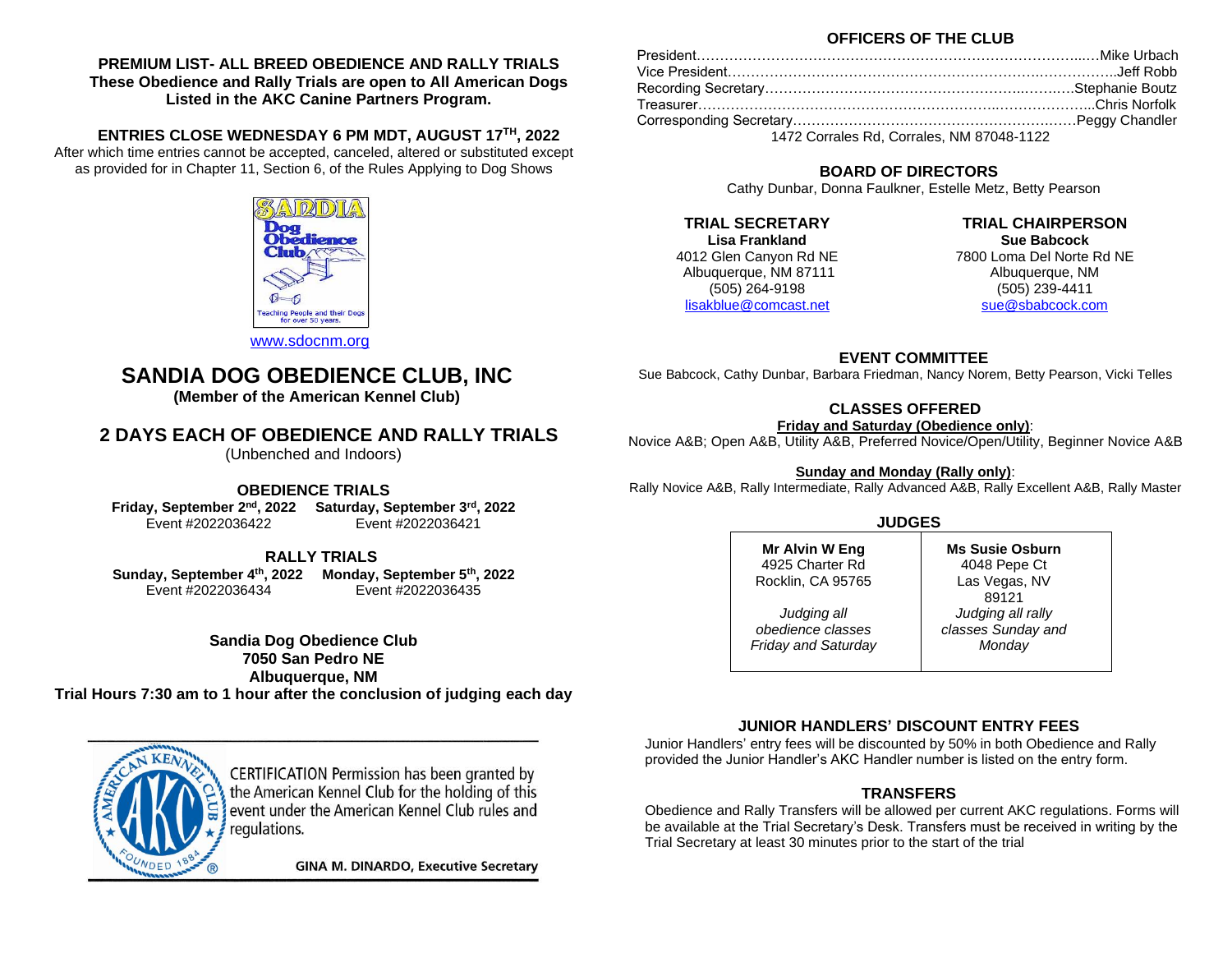## **RIBBONS AND ROSETTES**

Ribbons awarded within the regular and optional titling Obedience and Rally classes shall be awarded only to dog and handler teams that earn a qualifying score

## **CLASS PLACEMENTS and QUALIFYING SCORE**

#### **SPECIAL AWARDS**

Highest Score in the Regular Obedience Classes....Blue and Gold Rosette & \$30 cash Highest Combined Score in Open B & Utility……...Blue and Green Rosette & \$40 cash Rally High Combined Score in Adv B & Exc B…….Blue and Green Rosette & \$30 cash Rally High Triple Score in Adv B/Exc B/Master…..….Red and Blue Rosette & \$40 cash Completed Title………………………………………...……..Turquoise and White Rosette

**THE EVI FOX MEMORIAL TROPHY** will recognize "High in Cluster," i.e., the dog who earns the highest score in the regular obedience classes Friday and Saturday. The winner's information will be engraved on the trophy and a plaque awarded to the owner.

#### **VETERINARIAN ON CALL**

Roadrunner Veterinary Emergency & Specialty Hospital 5 Camino Karsten Algodones, NM 87001 (505) 384-6420 <https://www.roadrunnerveter.com/>

#### **AVMA STATEMENT**

Exhibitors should follow their veterinarian's recommendations to assure their dogs are free of internal and external parasites, any communicable diseases and have appropriate vaccinations. You should always have a copy of your rabies vaccination certificate with you when you travel with your dog

## **Free Service To Create AKC Entry Forms: [www.oaklines.com](http://www.oaklines.com/)**

*Express Entries =* 

- Create PDF AKC Entry Forms with all of your dog's information, including the show, fees and classes, for agility, obedience, breed, and more
- Store your dogs' information online
- Entry forms are legible, correct, and complete, every time
- Quick and Easy

## **Just Print It, Sign It, Drop It in an Envelope with the Entry Fees and**

**Mail It Off to the Superintendent or Trial Secretary**

## **NOTICE TO EXHIBITORS OBEDIENCE AND RALLY TRIAL RULES**

- **1.** Fees must accompany entries. Sandia Dog Obedience Club assumes no responsibility for incomplete or inaccurate information on the entry form or for a dog being entered in a class for which it is not eligible.
- **2.** Entries must be on an official American Kennel Club entry form. Conditional, unsigned, incomplete, telephone, facsimile or emailed entries will not be accepted.
- **3.** Entry fees will not be refunded in the event that a dog is absent, disqualified, excused by a veterinarian or judge, or barred from competition by action of the TrialCommittee
- **4.** Entry fees will be refunded for bitches that come into season after the closing date of the trial. A veterinarian's note is not required. The trial secretary must be notified no later than one half hour prior to the start of the first class in the trial or cluster of trials for the fees to berefunded.
- **5.** All entries must be addressed to Trial Secretary's address. Priority and Express mail must be sent with a **waiver of signature requirements.**
- **6.** Acknowledgement of entry received will be sent to the email address listed on the entry form, provided that said address is legible. All final confirmations and Judging Programs will also be sent via email.
- **7.** The Trial Committee may decline any entry for cause or may remove any dog on account of sickness or other cause and no one shall have any claim or recourse against Sandia Dog Obedience Club or any official thereof, nor the Trial Secretary
- **8.** Sandia Dog Obedience Club is not responsible for the loss or damage to any dog exhibited, whether it results from an accident or other cause. It is to be clearly understood that every dog at this trial is in the care, custody and control of the owner or his/her agent at all times.
- **9.** Dogs need be present only for scheduled judging and will be released if not needed for further judging
- **10.** It is the responsibility of the exhibitor to have his dog ready to be shown and at the entrance of the judging ring at the appropriate time. It is not the responsibility of the ring steward or any other officer or agent of the club to locate any dog for judging
- **11.** Class placement ribbons and prizes will be awarded in the judging ring to the person exhibiting the dog, who will be considered to be the owner or agent of the owner. Prizes awarded for competition between classes will be awarded after completion of judging all classes at the trial. All prizes must be picked up the day of the trial; none will be mailed.
- **12.** In the event of a tie score for any award, it will be the responsibility of the handler to have the dog available for a runoff. Any dog not present for the runoff forfeits its right to the award.
- **13.** No double handling will be permitted at this trial. Individuals who attempt to double handle from outside the ring will be subject to action by the Trial Committee
- **14.** The Trial Committee reserves the right to cancel the trial in the event of extreme weather conditions as per AKC directive dated July 23, 1995.
- **15.** Members and officers of SDOC, committee members, and the Trial Secretary, as well as their family members will be allowed to show dogs at these trials.

**PLEASE NOTE THAT SDOC WILL FOLLOW ANY NM DEPARTMENT OF HEALTH MANDATES IN EFFECT ON THE TRIAL DATES, AS WELL AS AKC SUGGESTED BEST PRACTICES. MASKS MAY BE REQUIRED AT THIS EVENT AS CURRENT CONDITIONS DICTATE, INCLUDING WHILE COMPETING IN THE RING WITH YOUR DOG!**

#### **ALL EXHIBITORS ARE EXPECTED TO CLEAN UP AFTER THEIR DOGS AT THIS TRIAL SITE. THOSE FAILING TO DO SO WILL BE SUBJECT TO OFFICIAL ACTION THERE IS A DESIGNATED POTTY YARD OUTSIDE OF THE BUILDING**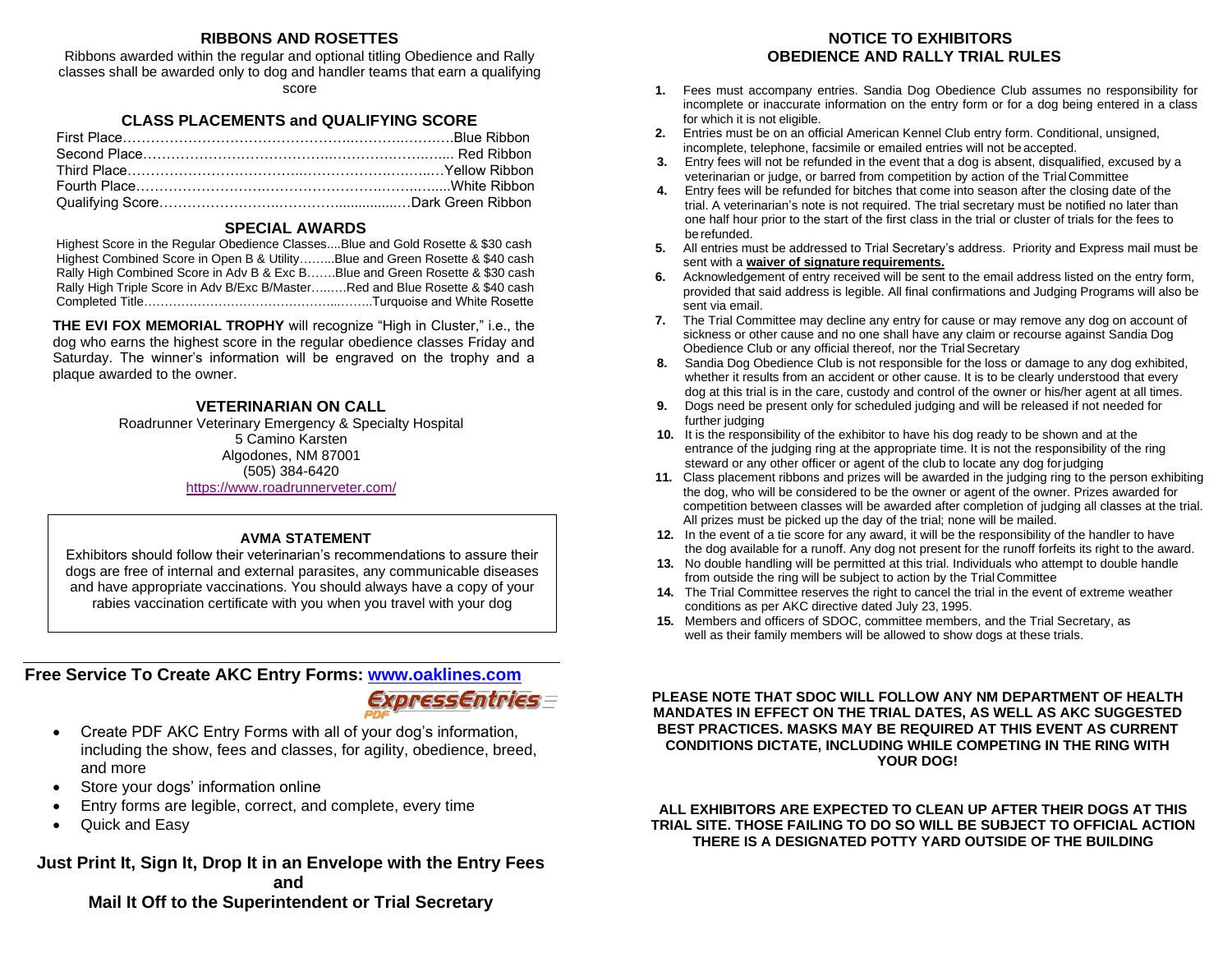## **DIRECTIONS TO THE SHOW SITE**

From I-25 North or South, exit at San Antonio Dr (Exit 231) and head east on San Antonio Dr to San Pedro Dr. Go north (left) for  $1/10<sup>th</sup>$  of a mile 7050 San Pedro is on the right. (Note: The Sandia Mountains are east of Albuquerque)

#### **North**



**South**

## **MOTEL ACCOMMODATIONS**

*Sandia Dog Obedience Club does not endorse or have affiliations with any specific hotels/motels. When making reservations, we recommend that you inquire as to the hotel/motel's current dog policy and possible pet fees, pet deposits, smoking room use, weight/size/number limitations, etc. It has been our experience that hotel management changes frequently as does a particular hotel/motel's policies regarding pets. Verifying and adhering to these rules allows these hotels/motels to continue to offer pet friendly services! Please pick up after your dog!*

| <b>Comfort Inn &amp; Suites Alameda</b><br>5811 Signal Ave NE, Albuquerque, NM 87113520-384-6931                                                                                          |
|-------------------------------------------------------------------------------------------------------------------------------------------------------------------------------------------|
| <b>Motel 6 Albuquerque North</b><br>8510 Pan American Fwy N., Albuguergue, NM 87113505-821-1472                                                                                           |
| Days Inn & Suites Albuguergue North<br>5101 Ellison NE, Albuquerque, NM 87109 505-796-5928                                                                                                |
| La Quinta Inn Albuquerque NE<br>5241 San Antonio Blvd NE, Albuquerque, NM 87109505-821-9000                                                                                               |
| <b>Comfort Suites North Albuguerque</b><br>5251 San Antonio Blvd NE, Albuquerque, NM 87109 505-847-3562                                                                                   |
| La Quinta Inn and Suites Albuguergue Journal Center NW<br>7439 Pan American Fwy NE, Albuquerque, NM 87109505-345-7500                                                                     |
| <b>RV PARKING</b><br>There is no RV Parking on site. Dry camping may be available at the Sandia Casino,<br>with full hook ups at the Bernalillo KOA or Coronado State Park in Bernalillo. |

## **PET FRIENDLY AIRBNB'S**

Please contact Taryn Rivera at (505) 357-0708, or [tarynrivera12@gmail.com.](tarynrivera12@gmail.com) Mention Sandia Dog Obedience Club!

![](_page_2_Picture_10.jpeg)